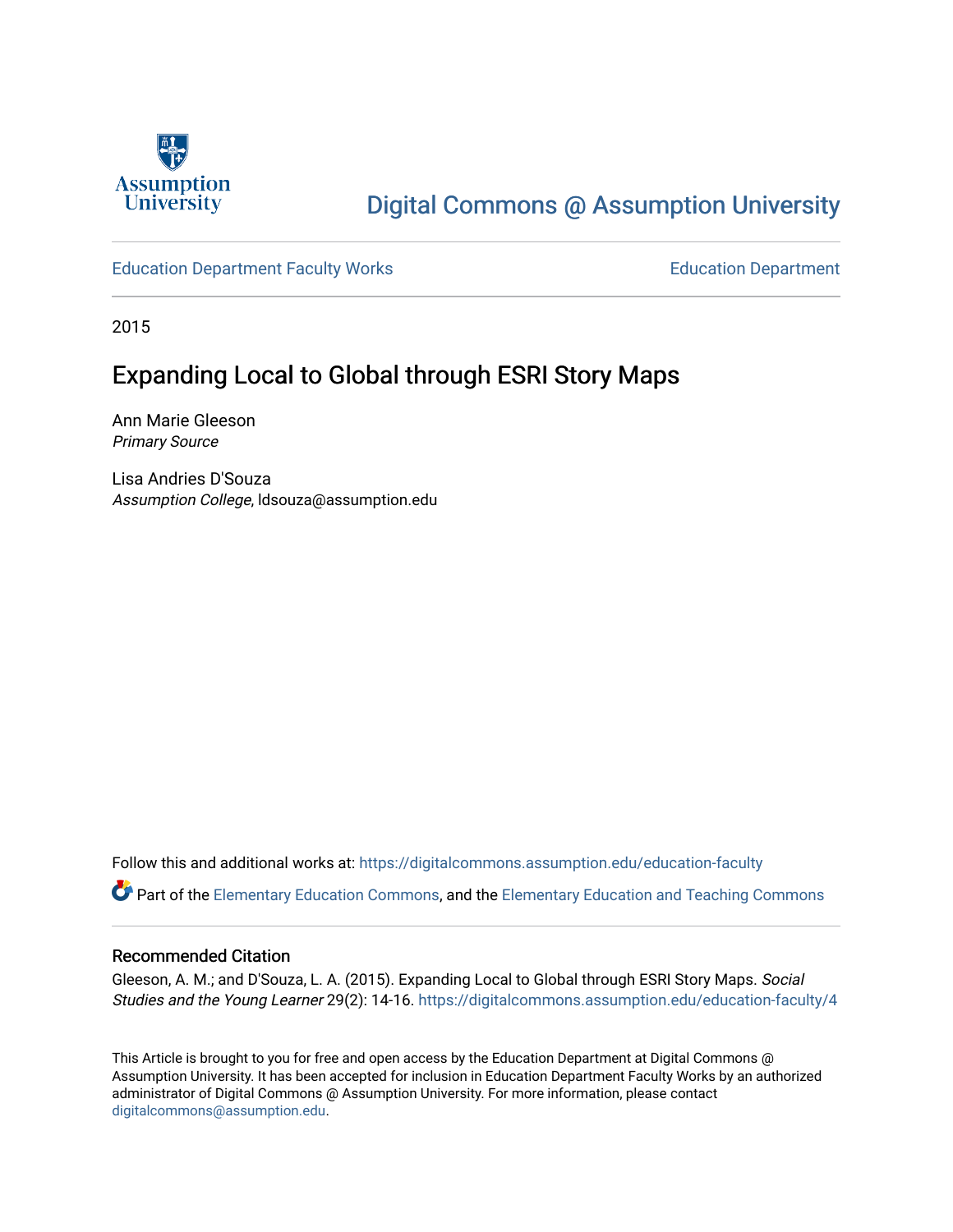# **Expanding Local to Global through ESRI Story Maps**

**Ann Marie Gleeson and Lisa Andries D'Souza**

For decades, the "expanding communities" model has dominated the elementary classroom, sustained by notions that young children need to first understand their local communities before they can understand the broader world.<sup>1</sup> As proponents of this approach value how it supports young learners developmentally, critics fault its narrow scope. How will children become global thinkers if they fail to explore the world beyond their home?

Instead of separating local and global perspectives and topics, we set out to integrate them, to teach children about the world through their local communities. We created Community Story Maps as an inquiry-driven project where students learn about local history through the lenses of history, civics, economics, and geography and compare their surroundings to geographically different places and regions. The Community Story Maps project illustrates how an online resource—Esri Story Maps—can be used to deepen historical and geospatial thinking and make connections between the local and global.<sup>2</sup> (sidebar, p. 16)

#### **Story Maps**

A story map combines maps, text, and other visuals to tell a story about people, places, and events. Using geography as the main organizing principle, story maps pair maps and other visuals with descriptive text to present information.<sup>3</sup> For example, a child might create a story map about a vacation by combining images from the trip, a written narrative describing what she did on the trip, and a map of the places visited on the trip. The integration of text, maps, and visuals allows story map creators to illustrate connections between story and place, and, when multiple entries are sequenced together, explore patterns and trends over time and across space. Story maps are interdisciplinary and address various topics and content. They could be used to identify historical events on a map such as significant stops on the Underground Railroad, explore migration patterns like early settlers in the U.S., or illustrate a character's journey throughout a piece of literature.

The format of a story map may vary in complexity, depending upon classroom resources and students' skill levels. In its basic form, a story map can be as simple as pairing text, maps, and visuals on a piece of paper. Young students might draw or paste a map onto a graphic organizer and write text to accompany the visual. For example, students could draw a map of their school, neighborhood, or community and write descriptive sentences or phrases next to the map. Students could create multiple "entries" for their story map, with a separate map and text for different places in their community such as their school and home. Similarly, students could create a story map about their favorite piece of literature where they identify the places in which the story occurs on a map and match quotes from the text with the map locations.

For young children, teachers can also create a more complex story map to use with their students using the Environmental Systems Research Institute's (Esri) online interactive tool Story Maps (storymaps.arcgis.com). Esri Story Maps allows users to create and integrate interactive, multimedia maps with other images and text. Students can select different types of maps such as political or physical maps of any place in the world, zoom in on specific locations, and add elements such as place markers or images to their maps. They can add descriptive text to their story maps and publish their narratives online.

The use of geospatial tools like Esri Story Maps or Google Earth/Maps, can add a powerful component to the social studies classroom.4 These geographic information system (GIS) tools introduce location-specific data that students can use to analyze, synthesize, and evaluate geographic information. GIS can help elementary students dig deeper and recognize relationships among places, people, and events, but complex GIS tools are not typically easy to use in the elementary classroom because they involve advanced technical skills.<sup>5</sup> Esri Story Maps, however, is one tool that can help bridge that gap with young learners.

#### **The Community Story Maps Project**

In the Community Story Maps project, students can use the Esri Story Map online platform to create instructional activities about their school's local community. Drawing upon the College, Career, and Civic Life (C3) Framework for Social Studies Standards, we used a broad compelling question to frame this inquiry: "How has our community changed over time?"6 Students can be paired, assigned a topic, and asked to devise a supporting question (based on the topic) to address the overall compelling question. Groups could focus on the local community's schools, transportation systems, businesses, and demographics, as well as a few neighborhood-specific topics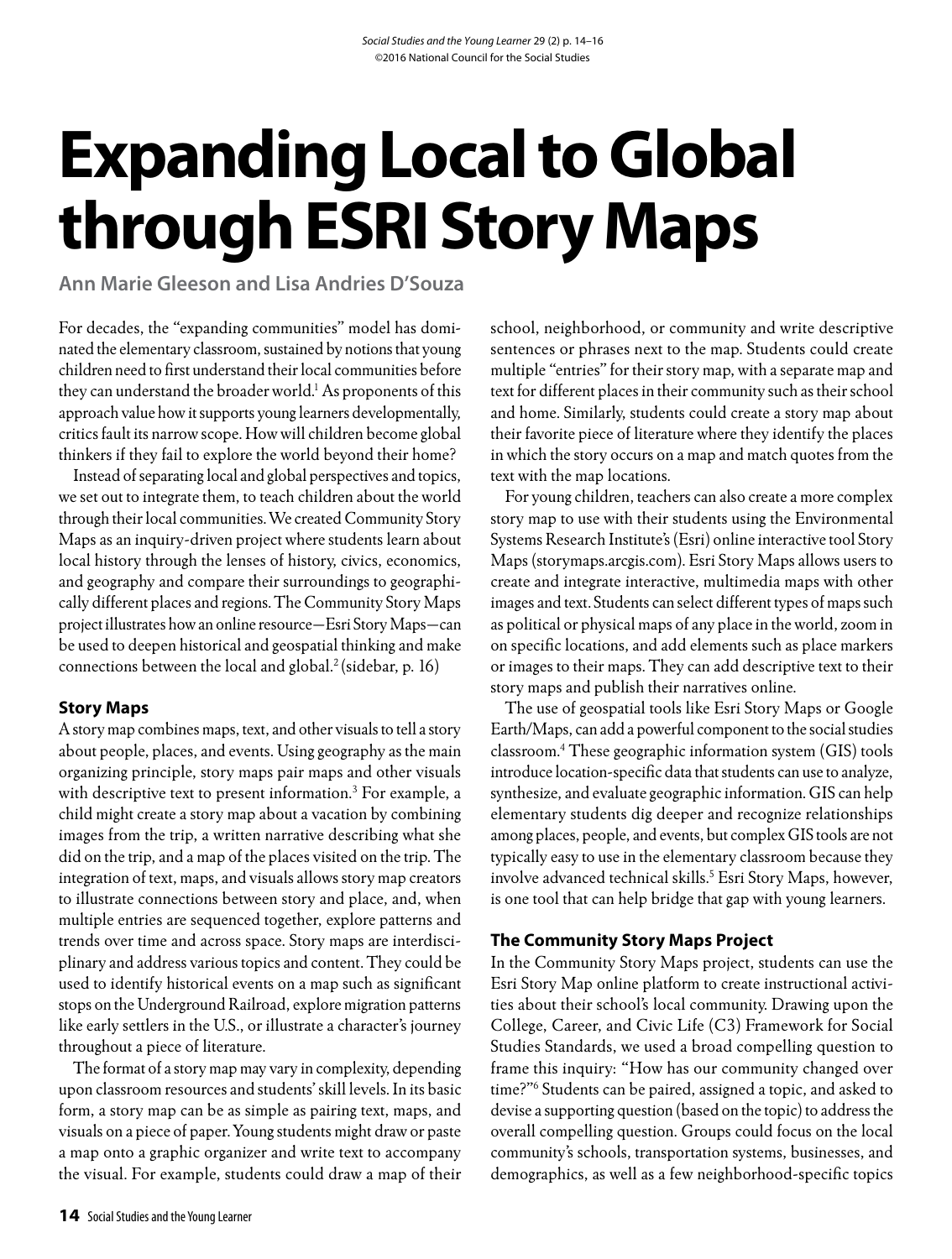



such as a local reservoir or public park (see chart). Depending on the topic, each group explores the supporting question through one of the social studies disciplines—history, civics, geography, or economics – and can choose which people, places, and events to include in their final product.

Each group conducts research on their topic with resources provided by the teacher. We used Pearltrees (**[www.pearltrees.](http://www.pearltrees) com**), an internet-based curator's tool, and included links to digital historic map and photo collections, information on how to conduct research at the local historical society and public library, and instructions on how to create an Esri Story Map. In the **Pullout** in the center of this journal, suggested topics for research appear on page 2. These topics could also be used with a more traditional map of your town or city.

After analyzing primary and secondary sources, students can communicate their new understandings by creating a story map. Each group could create three sequenced entries to tell a story about their inquiry topic, integrating text, maps, primary source documents, and images. Some groups might focus on one particular element, such as a place in the community, and create a separate story map entry for three different time periods to explore change and continuity over time. Other groups could focus on three different examples of their topic in the community, such as comparing various school buildings. For example, a story map entry could incorporate multiple photos of the local reservoir and observations about changes over time. Students could compare a historic map with a present-day map and describe changes in roads to accommodate new development and the growth of (or decay of) public transportation systems.

Multiple scaffolds can be integrated into the Community Story Maps project as student groups create their final product. The third page of the **Pullout** includes a graphic organizer for key story map elements (title, text, maps, and visuals) based on one of the Esri Story Maps online templates. Groups could use it to plan their story map entries. To develop the final product, the teacher can create a class account for the Esri platform, and demonstrate how to transfer the materials from the graphic organizer to the online program. The teacher can compile story maps from each group into one document. The final product provides multifaceted information to answer compelling inquiry questions on changes in the students' community over time. It serves as an example of how supporting questions on specific topics can be used to answer the broader question.

#### **Variation and Extension Activities**

One extension of these activities is for the teacher to create a Community Story Map, as described above, highlighting significant local places, people, themes, and events. Here, the story map format could be used to help students investigate information about their community. Students could explore the story map collaboratively as a whole class, in small groups, or individually to acquire new knowledge about their community. They could analyze text, visuals, and maps to make connections such as why buildings might be located in specific places within their town; they could examine historic maps and photos to consider how their town may have changed over time.

A second option is to involve young learners in the creation of the Community Story Map itself. Here, story maps would be used as a tool for students to communicate their own understandings. Students could determine which places to focus on in their community and gather resources to include in the story map. They could create the text, which the teacher could input into the Esri Story Map platform. Both options engage students in the process of analyzing and synthesizing information about their communities.

#### **Connecting Local to Global**

Community Story Maps create opportunities for young learners to connect local and global content and themes. First, students learn about their local community by either exploring content created by the teacher or gathering materials to create their own story map. Then, as students explore their local communities, they can compare what they've discovered to other places around the world (on the fourth page in the **Pullout**). For example, students who explored transportation in their community could then analyze maps and images of a place in another country to compare how transportation systems in other towns or cities impact people's lives. Similarly, after students have researched the development of a major local industry over time, they could research a different city in the world to find out how an industry in that community may have changed.

The new understandings that students gain through inves-